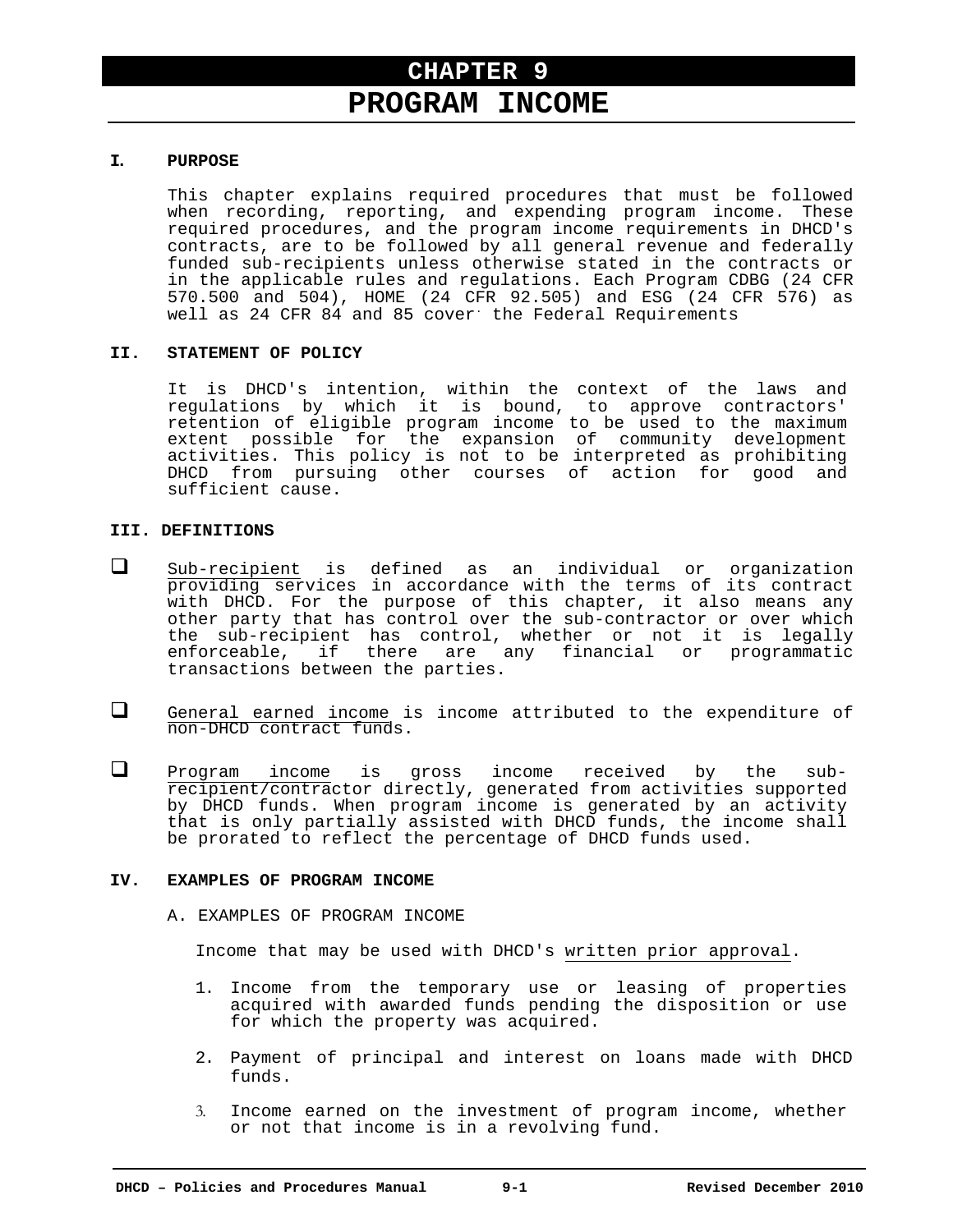- 4. Service fees, e.g., notary fees.
- 5. Membership dues or fees even when contributed as a condition of participation.
- 6. Income from sales of commodities such as produce.
- 7. Usage or rental fees, e.g., charge to others for use of a copier.
- 8. Fees from joint venture agreements.
- 9. Administrative fees, such as management service agreement fees, fees from packaging loans, and servicing agent collection fees.
- 10. Income received by a third party, such as a bank, which is engaged by contract by a sub-recipient to administer an income operating DHCD activity such as rehabilitation loans. The principal and interest collected on the loans by the bank is program income.
- 11. Proceeds from the sale of real or personal property purchased or improved with DHCD funds.
- 12. Gross income from the use of or rental of real property acquired or improved by a contractor with awarded funds, less the costs incidental to the generation of such income that were charged to the generated income. Costs incidental to the generation of such income are the expenses involved in operating and maintaining the property including such expenses as salaries for operating and maintenance staff, utilities, janitorial supplies, furnishings, repairs, depreciation, and costs of collecting fees or charges. Program income is generated from use or rental of the property only when funds remain from the use or rental charges after the expenses of operating and maintaining the property have been subtracted.
- 13. Income that is generated from DHCD activities, but its use does not require DHCD's approval and it may be used on non-DHCD activities. Examples: Income from the sale, use of, or rental of real property where DHCD provided only the operational support in developing the project (i.e., no financial support for land or improvements or construction was provided) or where the financial support was in the form of a loan guarantee.
- 14. Certain real property development costs paid with contract funds which later are reimbursed through a construction financing mortgage. Seek guidance from your Project Manager for restrictions that may apply.

#### **V. INCOME NOT CONSIDERED PROGRAM INCOME**

- **B.** EXAMPLES OF INCOME NOT CONSIDERED PROGRAM INCOME
	- 1. Payments of principal and interest on loans made exclusively with non-DHCD funds where DHCD funds are used to pay administrative costs associated with the loans.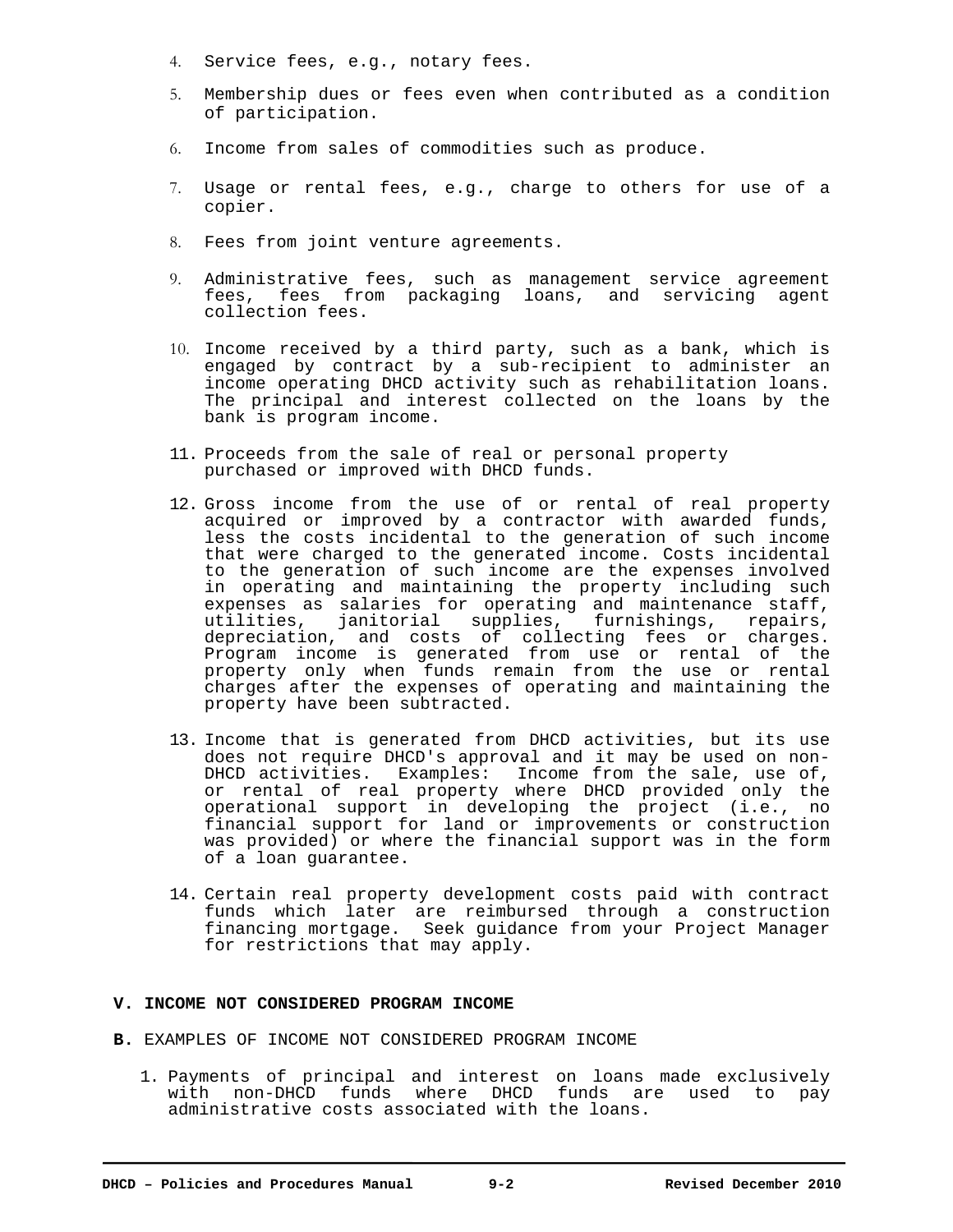- 2. Proceeds from fees charged for activities taking place on or within real property acquired or improved with awarded funds where the proceeds are not used to pay for the use or rental of the property, e.g., proceeds used to pay for day care supplies or for day care providers' salaries but not for use or rent of the space in which day care takes place.
- 3. Proceeds from fundraising activities carried out by subrecipients receiving federal funds from DHCD to administer one or more eligible activities, (Federal funds cannot be used to pay for fundraising. Fundraising includes the costs of solicitation, receipt, recording, and management of funds solicited. These activities must be conducted as a separate cost center and not as part of the contract supported project costs).

### **VI. SPECIAL CONSIDERATIONS**

- A. EXAMPLES OF SPECIAL CONSIDERATION
	- 1) Interest earned on advances must be remitted to DHCD on a monthly basis. Note that "advances" has a very restrictive definition and federally funded contracts are funded only on a direct payment and reimbursement basis.
	- 2) Real and Personal Property. Disposition proceeds by sale or otherwise must be handled in accordance with the contract. Disposition is subject to the prior approval process.
	- 3) Income generated from revolving loan funds activities (return of principal, payment of interest, fees, and other related income) is restricted. This program income must be substantially disbursed for eligible loans, approved loanrelated programmatic costs, and approved operational costs for the same revolving loan activity prior to any request of DHCD for disbursement of additional contract funds.
	- 4) Income generated from non-revolving loan funds activities must be substantially disbursed to pay for any approved nonrevolving loan costs (operational and programmatic) and for revolving loan activity costs (as identified in #3 above) prior to requesting disbursement of additional contract funds.
	- 5) Income generated from any activity (e.g., housing construction) using private resources (bank loans, land donations, etc.) combined with DHCD funds (trainee stipends, support personnel, equipment, etc.) is program income if the federal (or DHCD) funds are an integral and direct part of the activity, (e.g., a construction manager paid with DHCD funds).
	- 6) Program income cash-on-hand, as explained above must be used prior to requests for draws from the contract. This requirement will cause inaccuracies in the projection of source of funds assigned to cover budgeted line-items. That is, because the flow of program income cannot be easily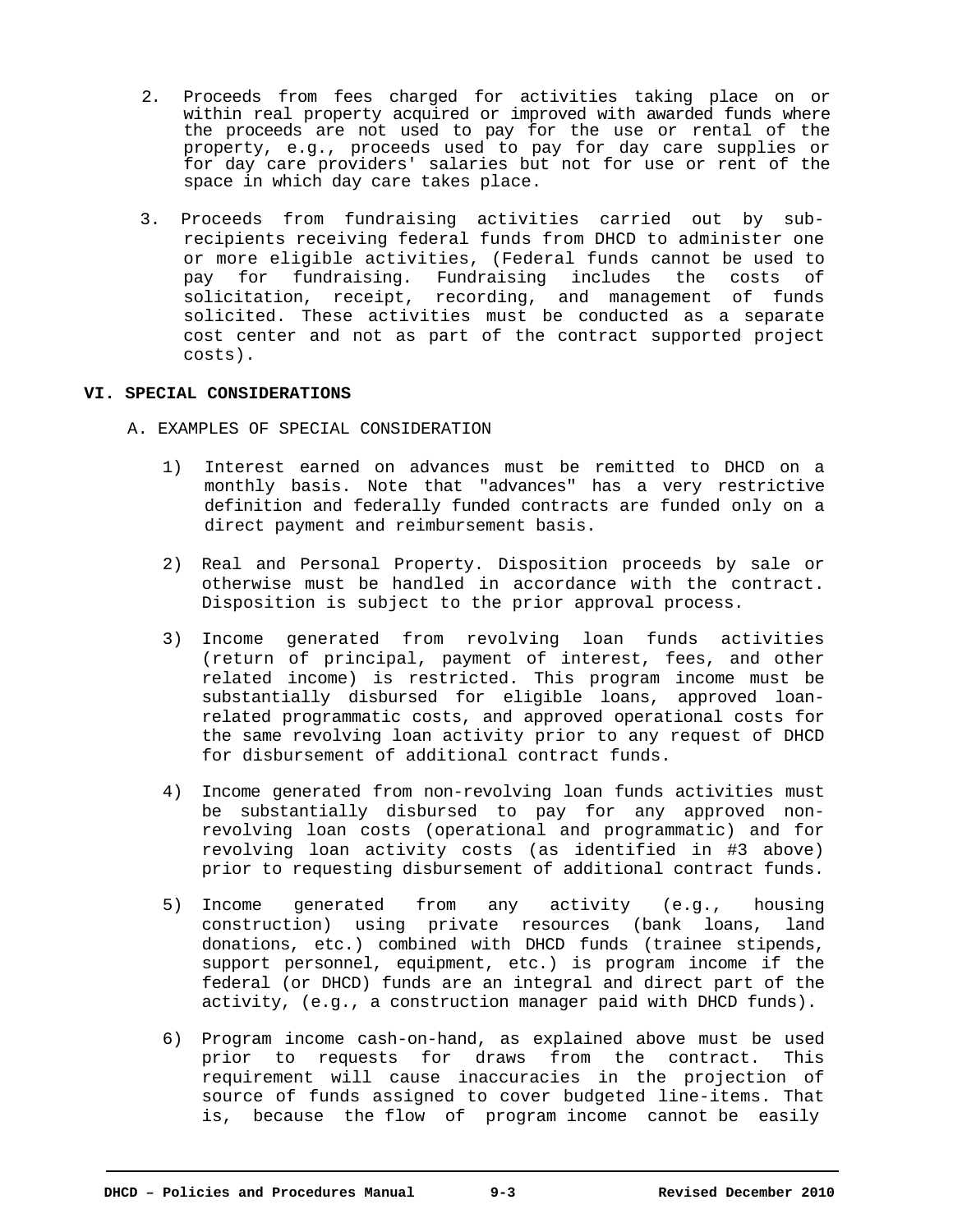matched to the flow of expenses, the budget may reflect certain costs as charged to the contract award which are eventually paid from program income or vice versa.

7) To correct this condition, at least every six months, but not more frequently than quarterly, contractors are required to revise their budgets to correctly match costs with the source of funds. The rebudgeting process will also enable contractors to adjust program income generation estimates and avoid deficiencies to cover essential costs. Contractors are cautioned that accurate revenue projections and monthly cash-flow analysis are essential to avoid deficiencies.

#### **VII. ACCOUNTABILITY AND REPORTING OF PROGRAM INCOME**

#### I. OVERVIEW

- $\Box$  Program income generated by contractors from CDBG supported activities retains its federal identity for as long as there is an active agreement between U.S. HUD and Miami-Dade County. The earnings, use, reporting, and recording of program income are subject to the requirements of 24 CFR 570 as long *as* contractors are allowed use of this income, even if contractors are not receiving CDBG assistance for any period thereon.
- For other federally assisted activities and non-federally assisted activities, DHCD will make a determination on a case by case basis.
- Sub-recipients shall report program income earnings and uses for as long as they have control over program income generated from any contracts with DHCD. The Progress Reports and Earned Income Reports shall be used for this purpose. Additionally, the program income cash-on-hand must be reported on the Payment Request form and Revolving Loan Fund/Capital Investments form (these forms are included in Chapter on Processing Payment Requests).
- All program income must be documented and accounted for in the same manner as contract funds, i.e., as to earnings, source, and uses.
- When more than one funding source contributes to the cost of a program income producing activity, the income shall be prorated to DHCD on the same basis *as* the DHCD financial contribution to the cost of the activity. The ratio obtained is then applied to the gross income for the activity.
- In the case of real property (the sale, use, or rental) only the financial contribution made directly toward the acquisition or improvements or both is to be considered in calculating the share of program income. The calculation method is the same whether (for example) in the case of housing construction, the sale proceeds are greater than, equal to, or less than the actual cost of land, improvements, and construction provided that a profit is realized as a result of the DHCD support or subsidy.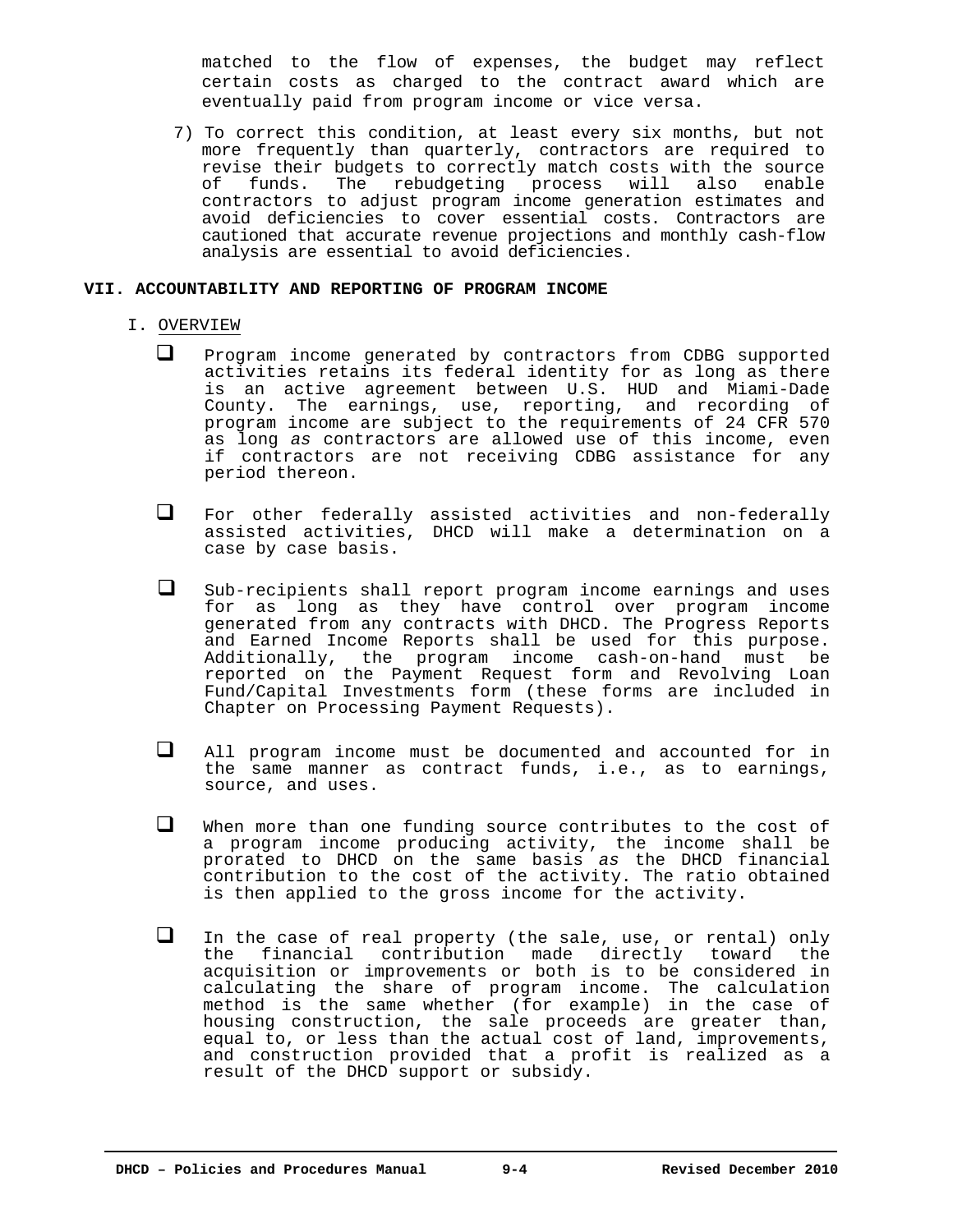- $\Box$  When the DHCD contract includes more than one type of fund, the DHCD program income must be prorated to each. The same proration method as noted above applies.
- If, from inception, the costs cannot be reasonably separated from overall activity costs, with DHCD's prior approval, the following applies (unless otherwise specified in DHCD's contract):
	- The preliminary basis for allocation shall be the proportion of total contract funds per funding source (and type of DHCD fund) to the combined total.
	- This basis shall be used on an interim basis and it shall be adjusted to actual cost ratios at the time of the subrecipient/contractor's earliest expired contract. Each succeeding period shall be handled in the same manner, as if it were a new period.
- $\square$  Sub-recipients/contractors, for activities for which it is not otherwise required, may deem it advisable to match program income with the activity that generated it while using the funds for a different eligible activity. (This must be done with caution as federal regulations do not permit this flexibility for some activities such as a revolving loan fund). If so, this should be done through the use of subsidiary ledger - accounts which would record program income by funding source and by activity. The general ledger would then record, by funding source, the total from all the respective subsidiaries.
- Earnings, sources, and uses of program income must be reported to DHCD on the Earned Income Report. This reporting requirement is in addition to and separate from the prior approval requirement discussed below.
- Reporting program income to DHCD on the Earned Income Report shall reflect cumulative information for the contract period except for RLFs which shall be from inception of the RLF.
- $\Box$  Earned Income Reports must specifically document, in narrative form, that the costs supported by program income benefit funding sources objectives.
- In prorating program income *(as* required by the report form) and in preparing the narrative, take note that an objective, for the purpose of this report, is a defined part of the program or scope of services. If it has physical presence, it generates measurable costs and income independent of other parts of the program, whether similar or not (e.g., an elderly housing rental building, a group of single family units at one site). If the objective is a service, it is distinguishable from other services provided (e.g., loan packaging, housing, counseling, child daycare). If the objective combines any two or more of these, it is because of a funding restriction, requiring or permitting such grouping into one (e.g., loan packaging combined with direct loans when both go hand in hand).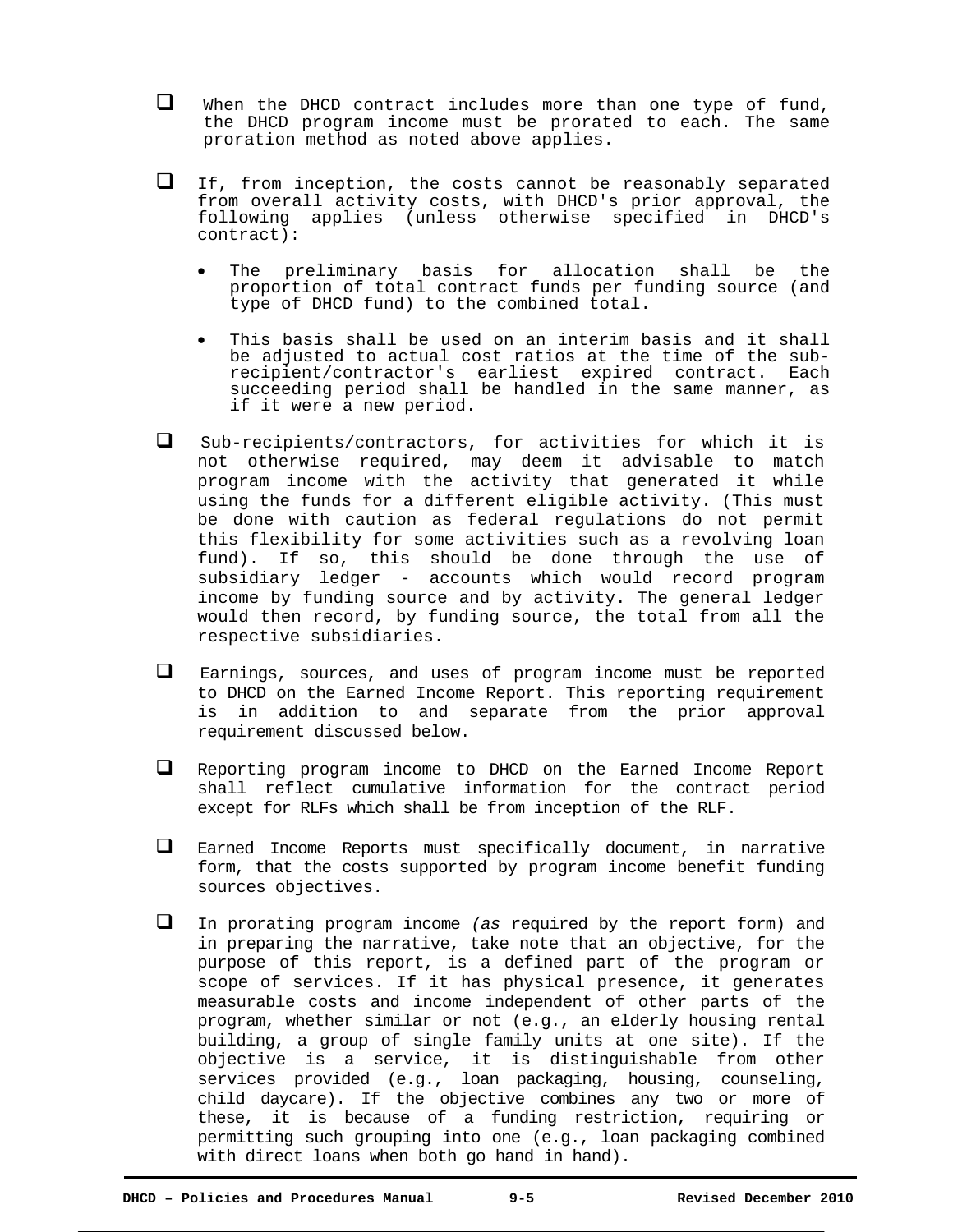- $\Box$  The narrative needs to justify how the costs connect to and move forward the accomplishment of approved objectives and the contract's goals or the funding legislation in the short- and long-term. (Examples of proper narrative are: \$10,000 used to capitalize a U.S. HUD 202 project and must remain restricted for 3 years, required by U.S. 141.1D to cover cost overruns that may occur, and will permit the construction of 80 rental elderly units which otherwise would not be available; \$5,000 used to upgrade the computer software - this will permit us to automate the cost accounting for specific objectives and the per unit cost of single family units under construction, resulting in a more efficient use of staff time and more accurate reporting, it is estimated that 25% of the benefit will go towards our housing development effort and 75% equally distributed among our other activities).
- Except as noted in preceding paragraphs, program income may be retained by sub-recipients/contractors and used as specified in the contract or in accordance with the allowable uses stipulated below.

#### **VIII. ALLOWABLE USES OF PROGRAM INCOME**

#### ALLOWABLE ACTIVITY COSTS

Allowable costs in excess of contract funds.

- Costs that may not be permissible or approved as a charge to DHCD's contract funds but that further the federal or contract objectives. The exception is that charges that are unallowable under other rules or regulations shall not be construed as permissible solely on the basis that they are charged to program income.
- Program income earned-by one program activity may be disbursed to carry out another program eligible activity except for program income from revolving loan fund activities.
- When program income cash balances exceed cash needs to carry out approved activities, DHCD may require the return of the excess funds.

#### **IX. PRIOR APPROVAL**

- The use of program income requires DHCD's written prior approval. This is accomplished:
	- Through a budget process by combining the program income budget with the contract budget or
	- When appropriate, through a separate approved program income budget or through a prior approval request letter.
- Seek the advice of your Project Manager for the method most applicable to your case.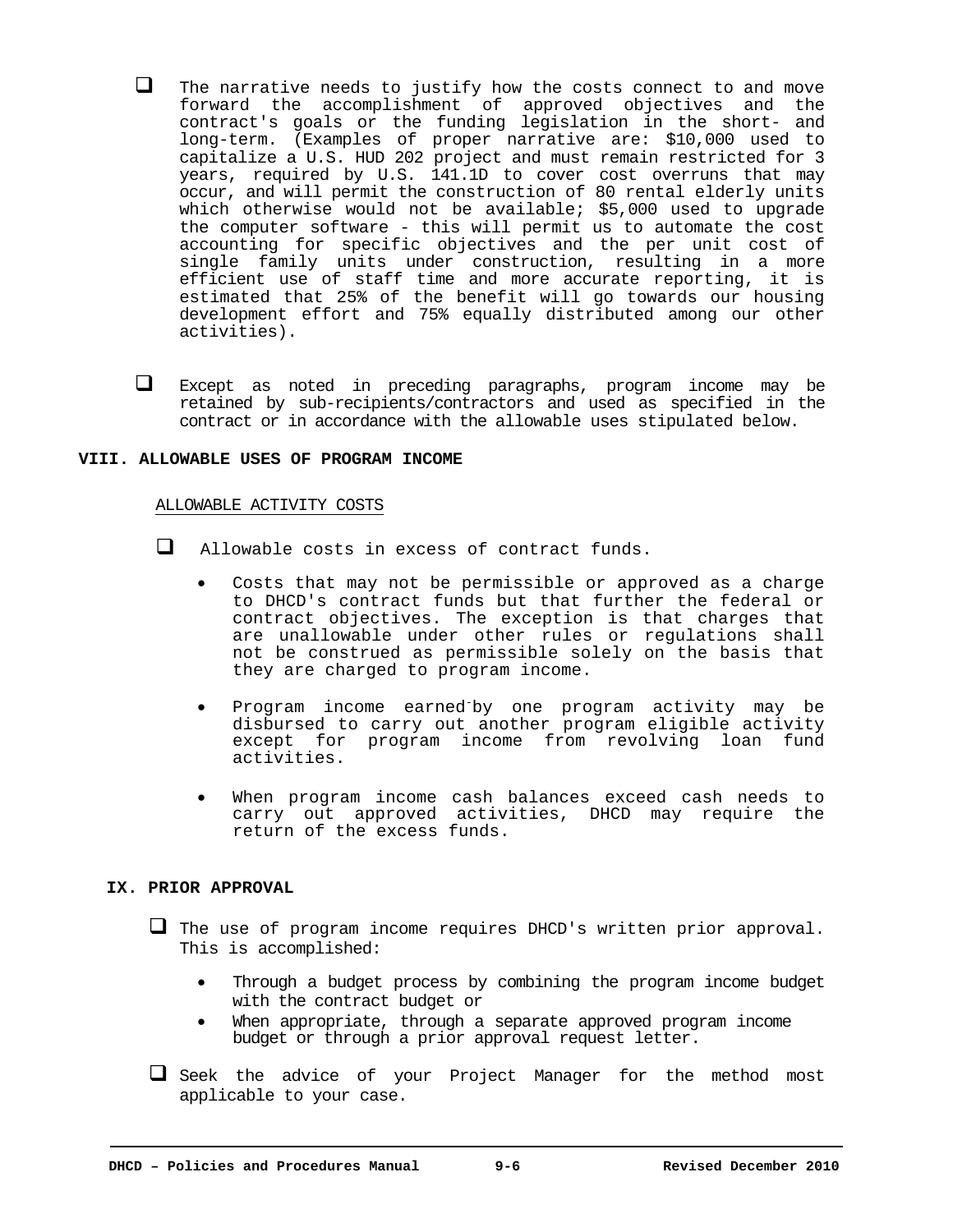$\Box$  All program income unexpended at the expiration of the contract must be reported to DHCD. If an immediately continuing contract will not be entered into, any program income on-hand at expiration or received after the current contract's expiration shall be paid to DHCD.

# **X. OTHER INCOME**

 $\Box$  Sub-recipients/contractors, when the contract is cost-sharing, must report on the Earned Income Report all sources of income and amounts including general earned income; others need not provide general earned income information unless required by DHCD.

 $\Box$  Sub-recipients/contractors must notify DHCD in writing of all sources of funding within 30 calendar days of notification by the funding source when the funding is intended to be in support of DHCD's contract or when the cost proration or allocation in the approved budget is affected. The notification must include:

- Source
- Purpose
- Copy of contract or grant, if applicable
- Statement of how the additional activity will or will not interface with DHCD's project
- Revised budget that reflects the new funding source and appropriate cost allocation charges

## **XL PROGRAM INCOME EXERCISES (CDBG)**

1. Scenario:

DHCD awards \$100,000 of CDBG funds to a neighborhood-based nonprofit housing organization to acquire a site on which the nonprofit will build low and moderate-income rental housing.

- a. After the units are built, will at least part of the rental income received by the nonprofit constitute program income?
- 2. Answer:
	- a. It's possible, but unlikely. This must be assessed on a case-by-case basis.

Discussion:

The nonprofit in this case is sub-recipient (i.e., a nonprofit entity, or an entity described in 570.204(c) that is provided CDBG funds for its use in carrying out an agreed upon eligible activity).

The rent is "gross income" from the use or rental of real or personal property acquired by the sub-recipient with CDBG  ${\rm funds...}$   ${\rm [570.500(a) (1)}$   ${\rm (iii)}$ ]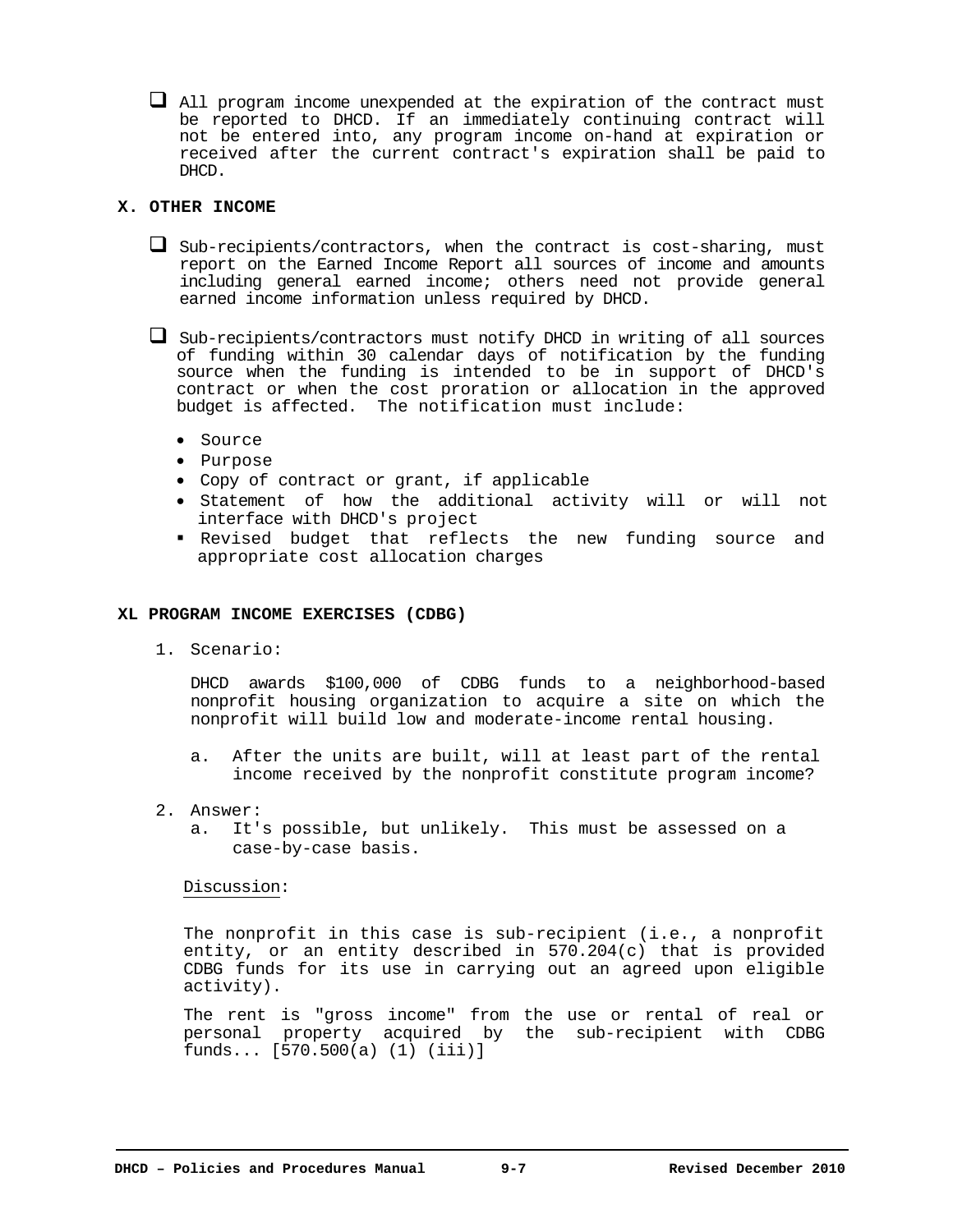However, the last phrase in 570.500(a) (1) (iii) allows "costs incidental to the generation of such income" to be subtracted from gross income in arriving at program income. Therefore, the costs of operating and maintaining the housing units, and any other costs incidental to generating the income, may be netted out of gross income.

For low/mod rental housing, it is unlikely that there will be any cash remaining from gross rental receipts after incidental costs are netted out.

2.Scenario:

DHCD awards \$100,000 of CDBG funds to a neighborhood-based nonprofit housing organization to acquire a site to be used for low and moderate-income rental housing. After acquisition, the nonprofit sells the site to a private developer for \$40,000 as part of an agreement under which the developer will build low and moderateincome rental housing on the site.

- a. After the housing is built, will at least part of the rent received constitute program income?
- b. If within a few years the developer sells the property, will the sales proceeds be program income?
- c. Looking at all of these transactions, is any program income generated?
- 2. Answers
	- a. No, unless the nonprofit sub-recipient required the developer to share rental income with the nonprofit as a condition of providing the land write-down to the developer, and there was income remaining after the costs incidental to generating the income were netted out. Because the developer is neither DHCD, the County, nor a sub-recipient, any income it receives cannot, by definition, be program income, absent a contract to pay all or part of the rental income to the nonprofit sub-recipient.
	- b. No, unless the nonprofit sub-recipient, required all or part of the sales proceeds to be paid to the nonprofit as a condition of providing the land write-down to the developer. Same reason *as*  "a".
	- c. Yes. The \$40,000 received by the non-profit when it sold the property is program income because that amount was received by a sub-recipient from the sale of real property purchased with CDBG funds [(see 570.500(a)(1)(i)].
- 3. Scenario

DHCD awards \$100,000 of CDBG funds to a neighborhood-based nonprofit housing organization to rehabilitate low and moderate-income rental housing units owned by the non-profit. After rehabilitation is completed, the nonprofit increases rents slightly.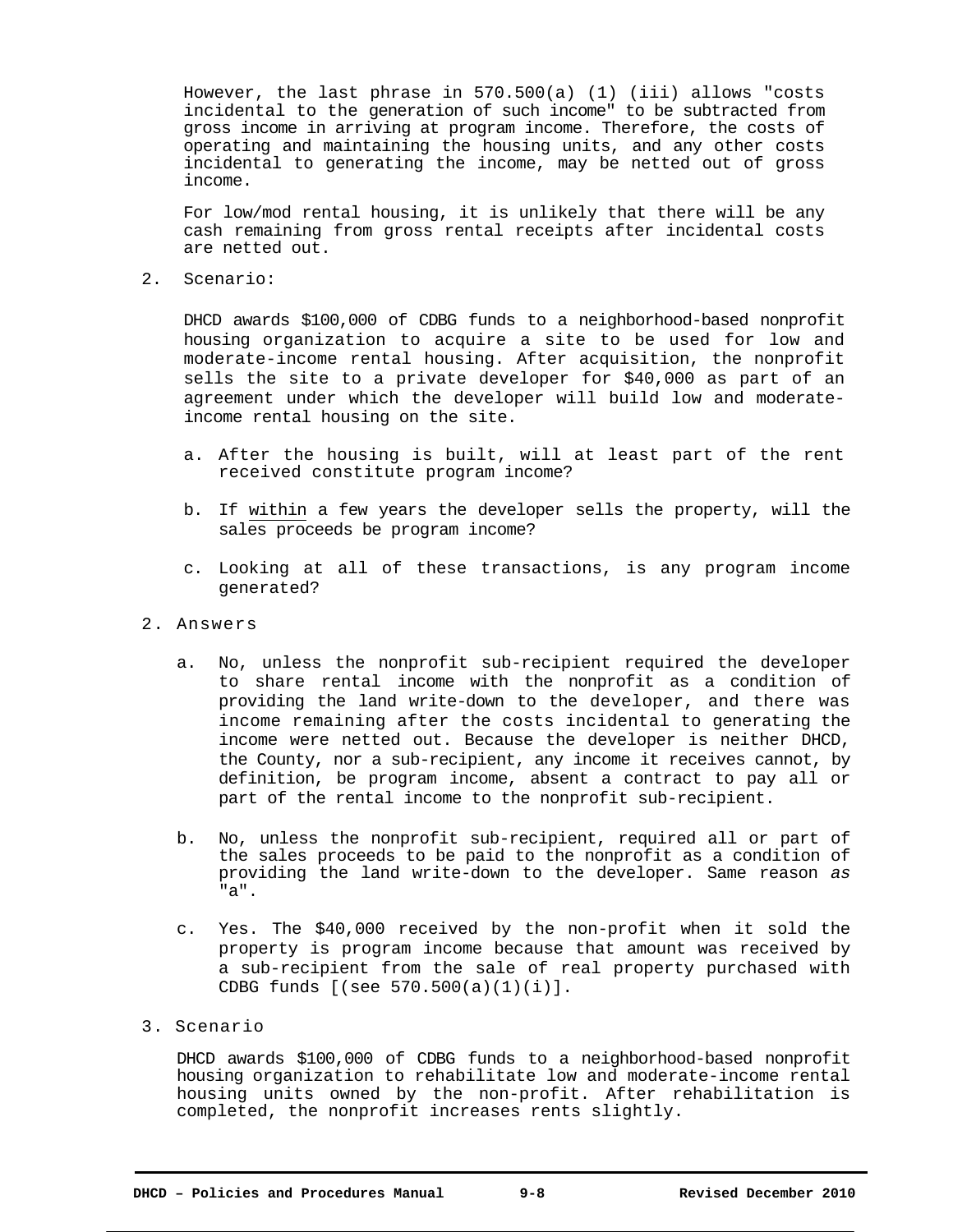- a. Will at least part of the rent increase received by the nonprofit constitute program income?
- b. What if the nonprofit sells the rehabilitated property?
- 3. Answers:
	- a. The nonprofit in this case is not a sub-recipient. Instead, it is a target of rehabilitation assistance, specifically identified as such at 570.202 (b) (1). That section states that "CDBG funds may be used to finance ... assistance to ... nonprofit organizations ... to rehabilitate properties for use or resale for residential purposes." The nonprofit is not acting on behalf of DHCD by providing rehabilitation financing to another party, but rather is itself the target of financing assistance from DHCD to enable it to rehabilitate its own property. Because the nonprofit in this case is neither DHCD, the County, nor a sub-recipient, any income it receives cannot, by definition, be program income unless the agreement between DHCD and the nonprofit requires all or part of revenue from rent increases to be paid to DHCD [(see 570.500 (a)].
	- b. Same as "a". Unless the contract between DHCD and the nonprofit requires all or part of sale proceeds to be paid to DHCD, none of the sale proceeds would be program income.
- 4. Scenario

DHCD uses \$200,000 of CDBG funds to renovate a closed school building for use as a multi-purpose neighborhood center in a low and moderate-income area. After the center opens, it is used primarily for day care, senior citizen activities, recreational and social activities, and for meetings. None of these activities receive CDBG assistance.

Which of the following are potential sources of program income?

- Proceeds from modest fees charged for day care services. The proceeds are used to pay part of the salaries of the day care providers.
- Fees charged for certain senior citizen activities to help cover the cost of those activities.
- Fees charged to private groups for use of part of the center for private functions occasionally held there.

Answers:

- No. These funds are not "directly generated" from the use of CDBG funds. Instead, they are generated from the day care services which are not paid with CDBG funds. The fees are not for use or rental of the facility.
- No. Same reasoning as above. Fees are not for use or rental of the facility but rather to pay for senior citizen activities not funded with CDBG funds.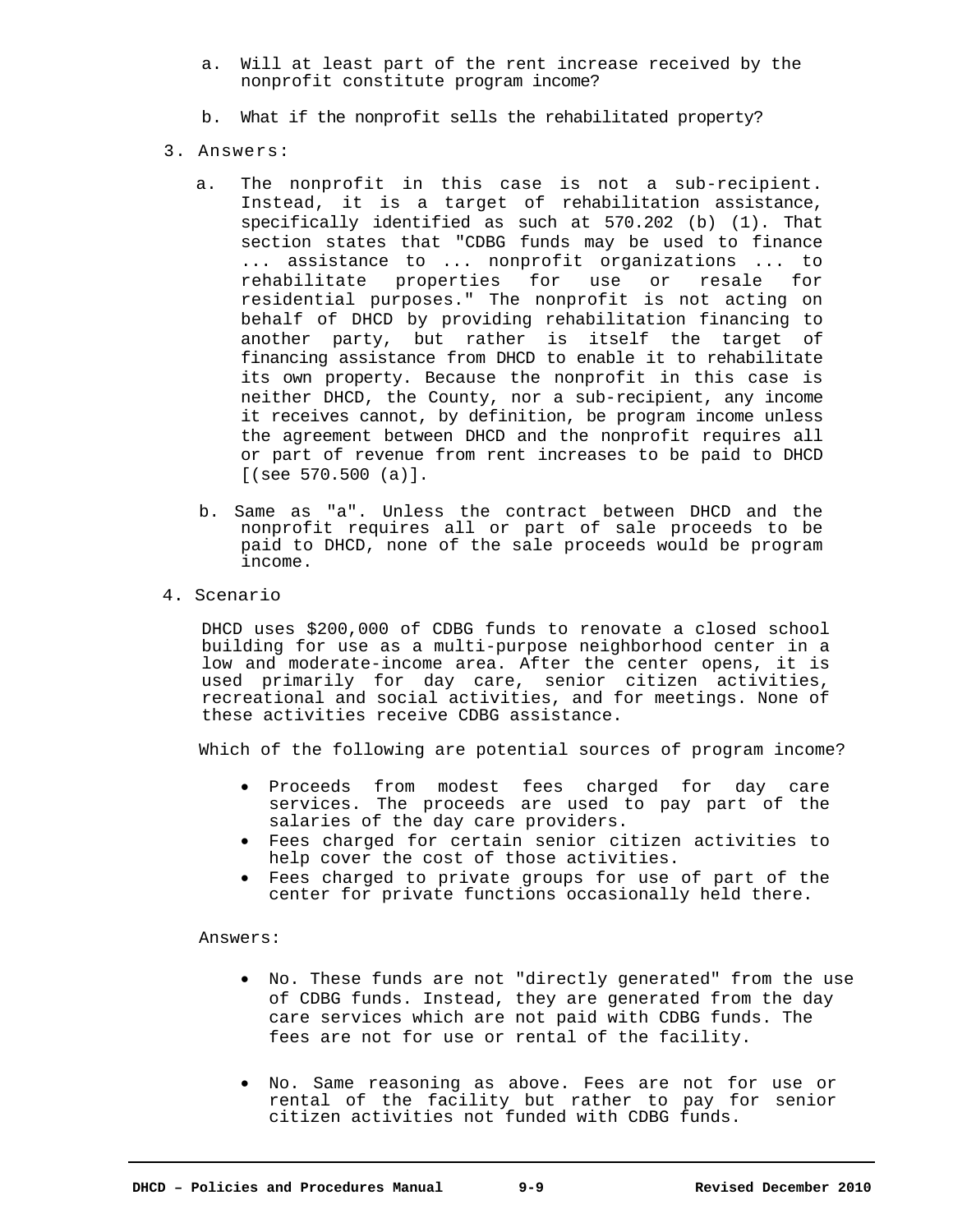- Yes. Potential, but unlikely source of program income. The fees would be included in the gross income from the use or rental of real property improved with CDBG funds. [570.500 (a) (1) (iii)] However, the last phrase in that section allows costs incidental to the generation of such income to be netted out from gross income. When operating and maintenance expenses and other incidental costs are subtracted from gross income, it is unlikely that any gross income would remain.
- 5. Scenario

DHCD establishes a rehabilitation fund with a bank for the purpose of financing the rehabilitation of privately owned properties. The fund is established with a lump sum drawdown of \$100,000 from. DHCD's letter of credit. The deposited funds are used by the bank to provide supplemental loans to borrowers of non-CDBG funds. A local housing authority is a third party to the written agreement between the sub-recipient and the bank. Its role is to screen applicant eligibility, complete work write-ups, conduct periodic work inspections and coordinate financing of individual loans with the bank.

Which of the following constitute sources of program income?

- a. Payments of principal and interest on the supplemental loans made with CDBG funds?
- b. Payments of principal and interest on the primary loans made with non-CDBG funds?
- c. Interest earned on funds in the account established with the lump sum drawdown?
- d. Part of the proceeds from the sale of a home rehabilitated using the non-CDBG funded loan and the CDBG funded supplemental loan?
- 5. Answers:
	- A. Yes. See 570.500 (a) (1) (v)
	- B. No. Not directly generated from the use of CDBG funds. See 570.500 (a) (1) (v). Also see 570.513 (b) (8)
	- C. Yes. See 570.500 (a) (1) (viii)
	- D. No, unless the agreement that the homeowners received from the CDBG rehabilitation financing assistance stipulated that a portion of the sales proceeds would have to be paid to the sub-recipient. The homeowner receiving the sale proceeds is a target of rehabilitation financing assistance under 570.202 (b) (1), and is neither DHCD, the County, nor a subrecipient. See 570.500 (a).

# **XII. INSTRUCTION FOR EARNED INCOME REPORT**

- A. General
	- 1. This report must be submitted by any sub-recipient which has income generated from DHCD contract supported activities or income generated from any of the sub-recipient's activities if a cost sharing contract was approved.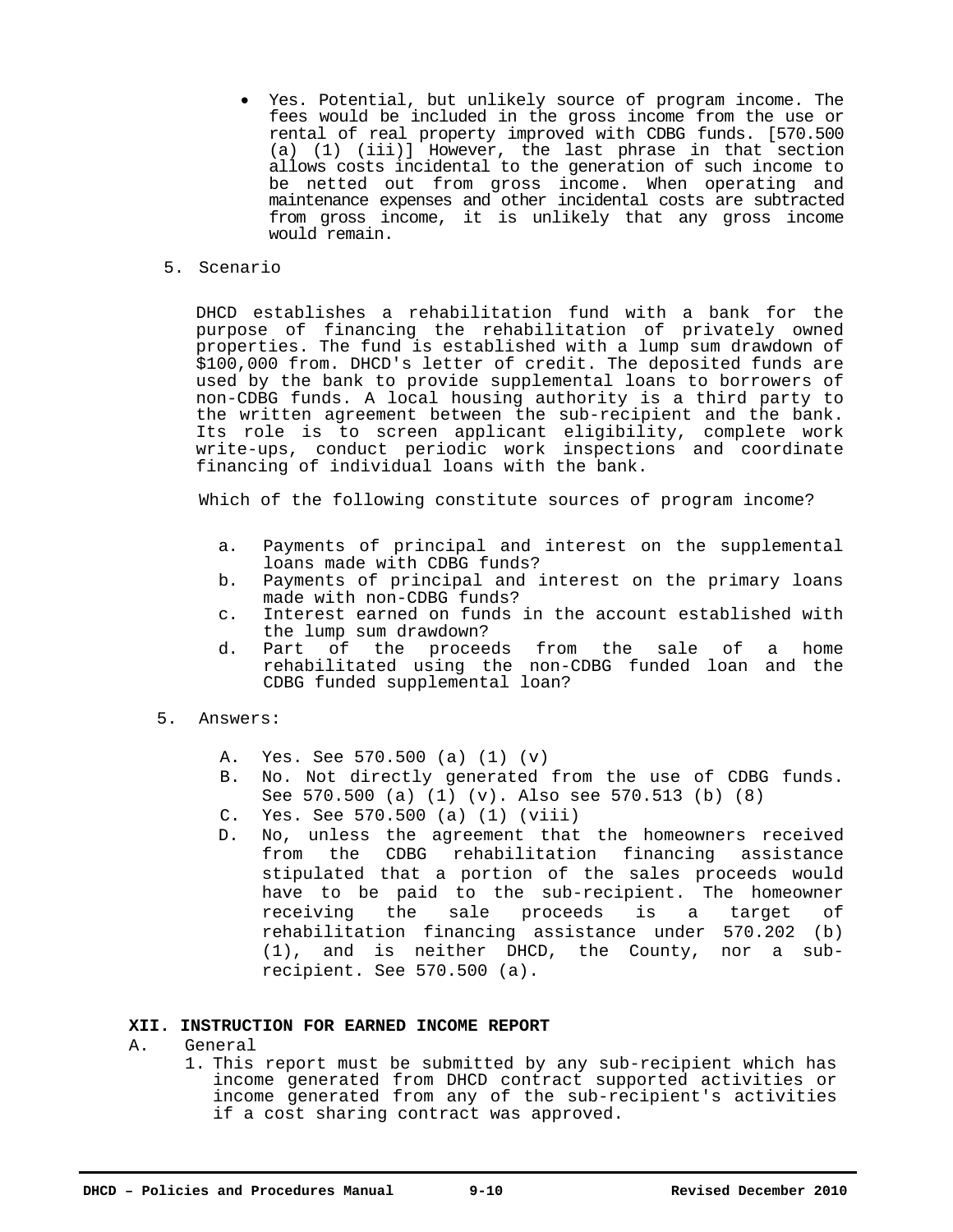- 2. DHCD must report each year to U.S. HUD on income generated from federal funds. This report covers the activity for only the twelve (12) months of June 1 through May 31. For this<br>reason, under same circumstances, sub-recipients which under same circumstances, sub-recipients which receive federal funds (e.g., CDBG) are required to prepare an earned income report which is in addition to the periodic reports identified for in the contract. This additional report is required under the following conditions:
	- (a) The contract period is longer than twelve months
	- (b) The contract begins earlier than June 1
	- (c) The contract ends later than May 31
- 3. This additional report needs to segregate the earned income activity for the June 1 through May 31 period, which may result in a report that covers data across contract periods. The beginning balance is to reflect amounts at 6/1 and the ending balance is to reflect amounts at 5/31 (e.g., 6/1/2010 to 5/31/2011).
- 4. The contract is a cost sharing contract when all activities of the sub-recipient are considered to be part of the DHCD contract, irrespective of which finding source provides financial support for specific objectives, and resulting in cost proration that does not need to be justified by a cost allocation plan.
- 5. Do not make adjustments to "Prior Periods" on a current period report. Any error in a prior report must be corrected by submitting a corrected report for each affected period.
- Note: The Earned Income Report is an attachment in the Progress Report sub-recipients are required to submit to the Department of Housing and Community Development (DHCD) on a quarterly basis.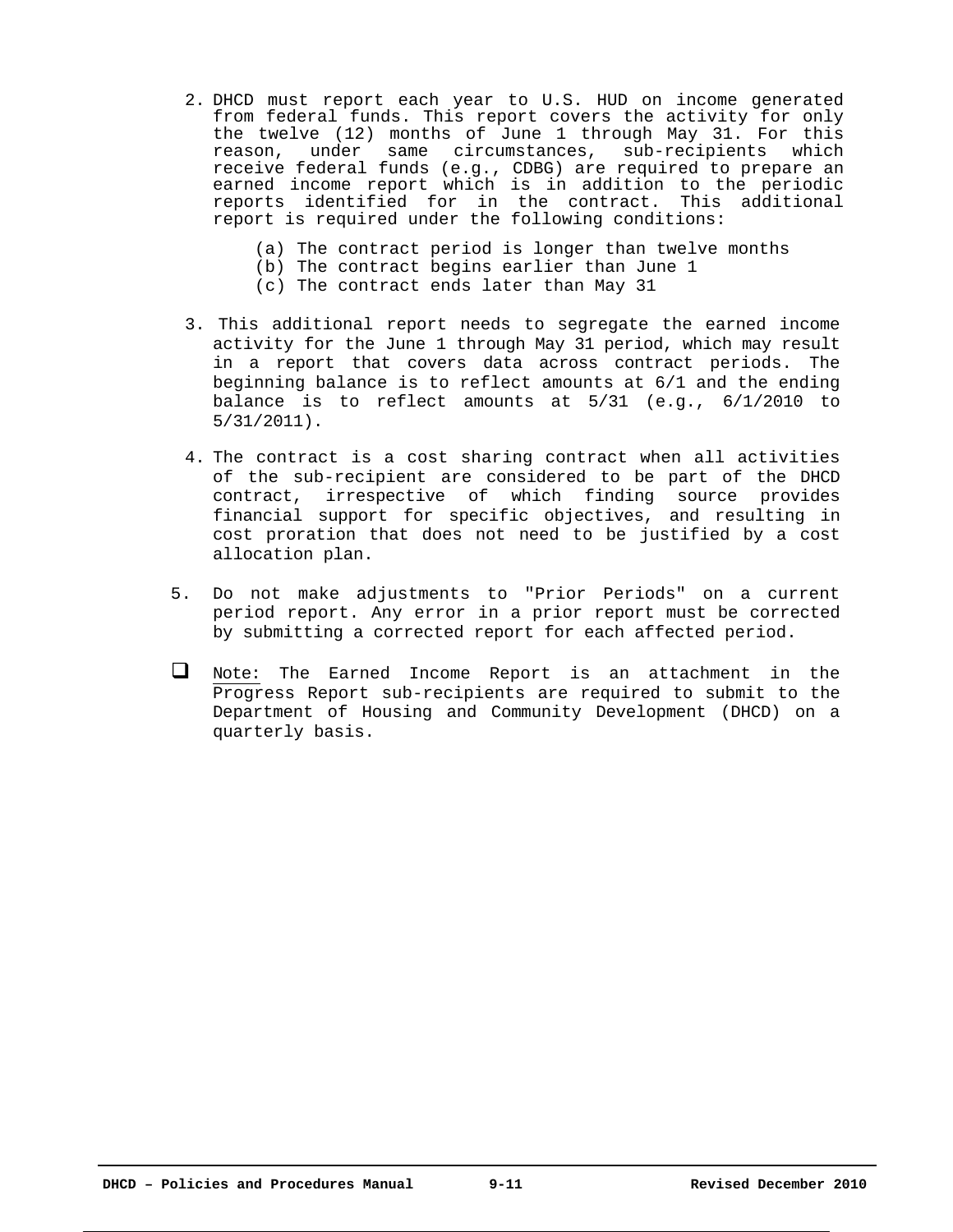# *EARNED INCOME*

#### **GENERAL INSTRUCTIONS GENERAL INSTRUCTIONS**

- 1) Revolving Loan program income must be reported separate from other types of program income.
- 2) This portion of the report should only contain DHCD contracts Revolving Loan Fund income.

- 3) This income must be reported cumulatively for the contract period for as long as the Contractor is holding program income receivables, or both.
- 4) Indicate under PAYMENTS ON LOANS the payments made by borrower or principal and interest and the income from the resale of loans.
- 5) Indicate under INVESTMENT INCOME the income earned from the deposits or investment of RLF cash receipts in a bank or other type of financial institution.

#### **PART C. REVOLVING LOAN PART D: NON-RLF EARNINGS**

- 1) Report income received under the current contract period.
- 2) For Non-RFL income from prior contracts, your organization must report on the prior period the earnings and the balance at the conclusion of preceding contract; DO NOT include any other Non-RLF amounts, from prior contracts anywhere else on this report.
- 3) For Non-RLF income from prior contracts, your organization must report on a separate earned income report any amount that your organization may be holding or received during the current period if there has been an interruption in the contractual relationship with DHCD.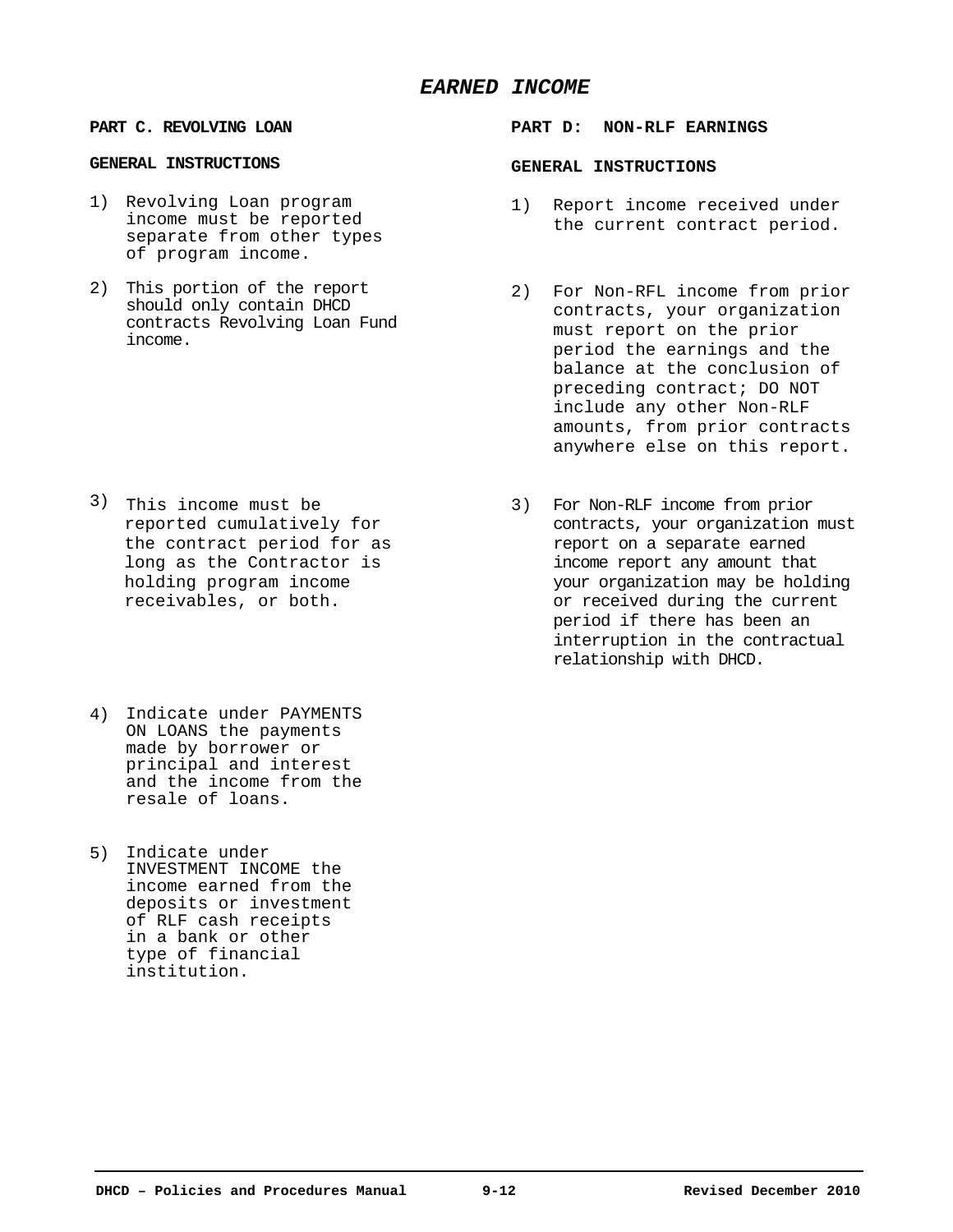# **Program Income Request Form**

Agency: Date:

Pursuant to 24 CFR Part 570.500, any income generated from activities supported by CDBG funds is considered program income. Miami-Dade County and the Department of Housing and Community Development (DHCD) have a contractual obligation with US HUD to track, manage, and report all program income generated through the CDBG program. Thus, it is imperative that your quarterly and annual progress reports accurately reflect program income. In addition to reporting the program income, your agency must also request in writing, permission to expend these funds. Program income generated from CDBG activities cannot be expended unless prior written approval has been received from DHCD.

If your CDBG activities have generated income this quarter, please complete the following information and return this form with your progress report to DHCD.

| Amount of Program Income:                                             |                                                                                                                                                                                                                                |
|-----------------------------------------------------------------------|--------------------------------------------------------------------------------------------------------------------------------------------------------------------------------------------------------------------------------|
|                                                                       |                                                                                                                                                                                                                                |
|                                                                       |                                                                                                                                                                                                                                |
|                                                                       |                                                                                                                                                                                                                                |
| Please attach a copy of your budget revisions for approval            |                                                                                                                                                                                                                                |
| I certify that the above information is accurate and true.            |                                                                                                                                                                                                                                |
|                                                                       |                                                                                                                                                                                                                                |
|                                                                       | Date: the contract of the contract of the contract of the contract of the contract of the contract of the contract of the contract of the contract of the contract of the contract of the contract of the contract of the cont |
| Department of Housing and Community Development only below this line: |                                                                                                                                                                                                                                |
|                                                                       |                                                                                                                                                                                                                                |
| Approve: Deny                                                         |                                                                                                                                                                                                                                |
|                                                                       |                                                                                                                                                                                                                                |
| Signature, Project Manager:                                           | Date: the contract of the contract of the contract of the contract of the contract of the contract of the contract of the contract of the contract of the contract of the contract of the contract of the contract of the cont |
|                                                                       |                                                                                                                                                                                                                                |
|                                                                       |                                                                                                                                                                                                                                |
|                                                                       |                                                                                                                                                                                                                                |
|                                                                       |                                                                                                                                                                                                                                |